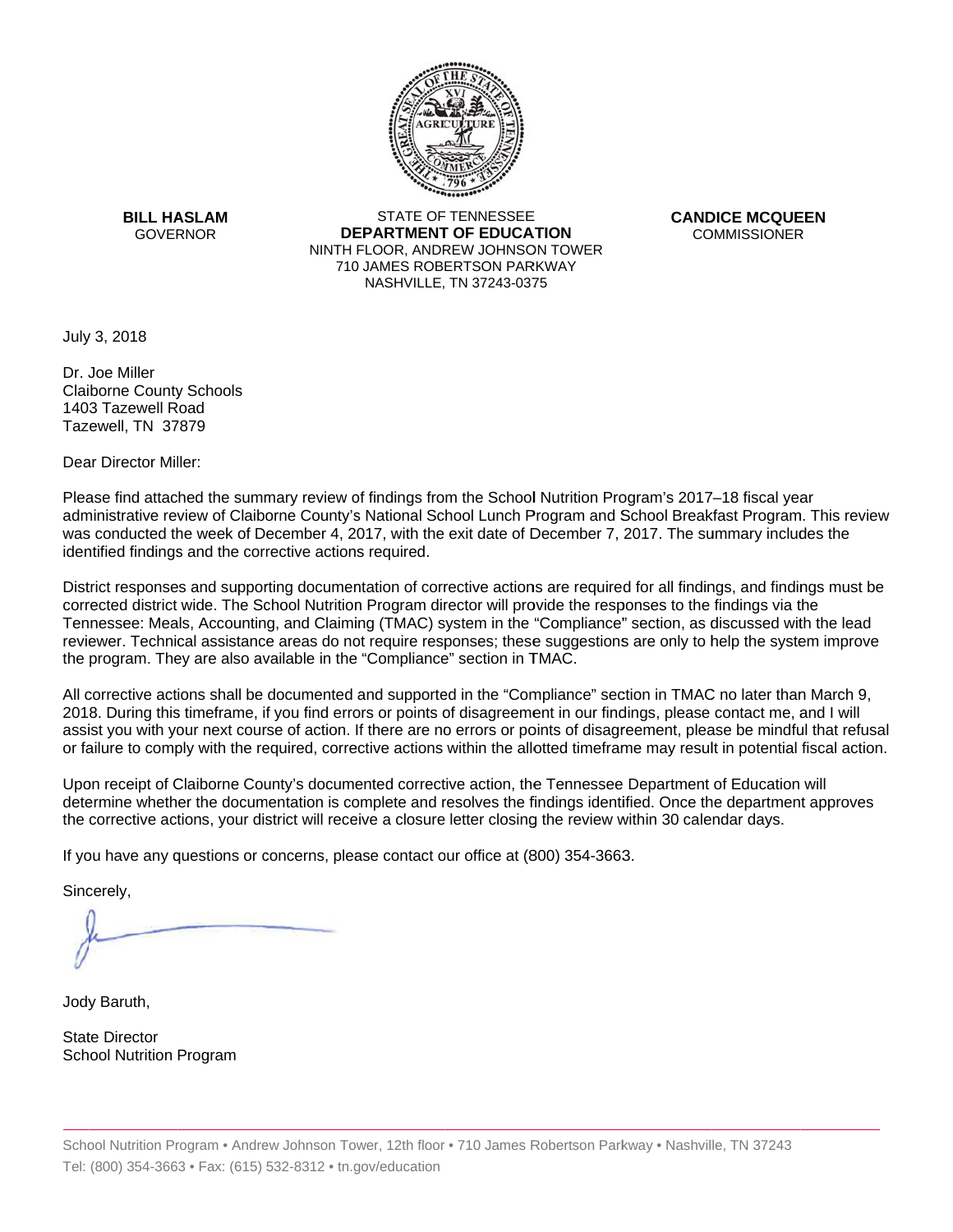

# **Claiborne County (130)**

**Review ID: 742**

#### **Exit Conference Date: 12/7/2017**

Review Year: 2018

Month of Review: October

Lead Reviewer: Lindsay Baldwin

|      | <b>Findings</b> |                            |                                   |
|------|-----------------|----------------------------|-----------------------------------|
| Area |                 | <b>Finding Description</b> | <b>Required Corrective Action</b> |

### **SFA - Level Findings**

| 300 - Meal<br>Counting and<br>Claiming  | $V-0300$ | The SFA indicated that they<br>were operating the after school<br>snack program at nine of their<br>schools, but they were not<br>operating the program at any of<br>the schools. | Update the application packets for each site<br>to remove the after school snack programs<br>at the nine schools that indicate they are<br>operating the after school snack program.                                                                            |
|-----------------------------------------|----------|-----------------------------------------------------------------------------------------------------------------------------------------------------------------------------------|-----------------------------------------------------------------------------------------------------------------------------------------------------------------------------------------------------------------------------------------------------------------|
| 800 - Civil<br><b>Rights</b>            | $V-0800$ | There was no written local<br>procedure for receiving and<br>processing Civil Rights violation<br>complaints.                                                                     | Develop a local written Civil Rights complaint<br>procedure. Upload a copy of that procedure<br>into TMAC.                                                                                                                                                      |
| 900 - SFA On<br>Site Monitoring         | V-0900   | The number of eligible students<br>and actual meal counts were<br>not included on any of the on-<br>site monitoring forms.                                                        | Document the number of eligible students<br>and actual meal counts for the date of the<br>on-site monitoring at each location. Upload<br>page 2 of the on-site monitoring form that<br>has the eligible students and meal counts for<br>the 3 reviewed schools. |
| Resource Mgt<br>Comprehensive<br>Review | V-RMCRF  | The SFA did not complete the<br>costing portion for the non-<br>program revenue tool for the 5<br>day reference period.                                                           | Complete the costing portion of the non-<br>program revenue tool for the 5 day<br>reference period. Upload a copy of the<br>completed non-program revenue tool for<br>the 5 day reference period.                                                               |

#### Site - Level Findings: Cumberland Gap High School (0093)

| 1100 - Smart<br>Snacks in<br>School | $V-1100$ | The Dining area vending<br>machine contained beverages<br>that did not meet the Smart<br>Snack regulations. | Replace non-compliant beverages with<br>beverages that meet the Smart Snack<br>regulations. Upload a photo of compliant<br>vending machine. |
|-------------------------------------|----------|-------------------------------------------------------------------------------------------------------------|---------------------------------------------------------------------------------------------------------------------------------------------|
| 1400 - Food                         | $V-1400$ | Production temperature logs                                                                                 | Retrain cafeteria manager and staff on the                                                                                                  |
| Safety                              |          | were not kept in accordance                                                                                 | Cooking Time/Temperature Control for                                                                                                        |

School Nutrition Program • Andrew Johnson Tower, 12th floor • 710 James Robertson Parkway • Nashville, TN 37243 Tel: (800) 354-3663 • Fax: (615) 532-8312 • tn.gov/education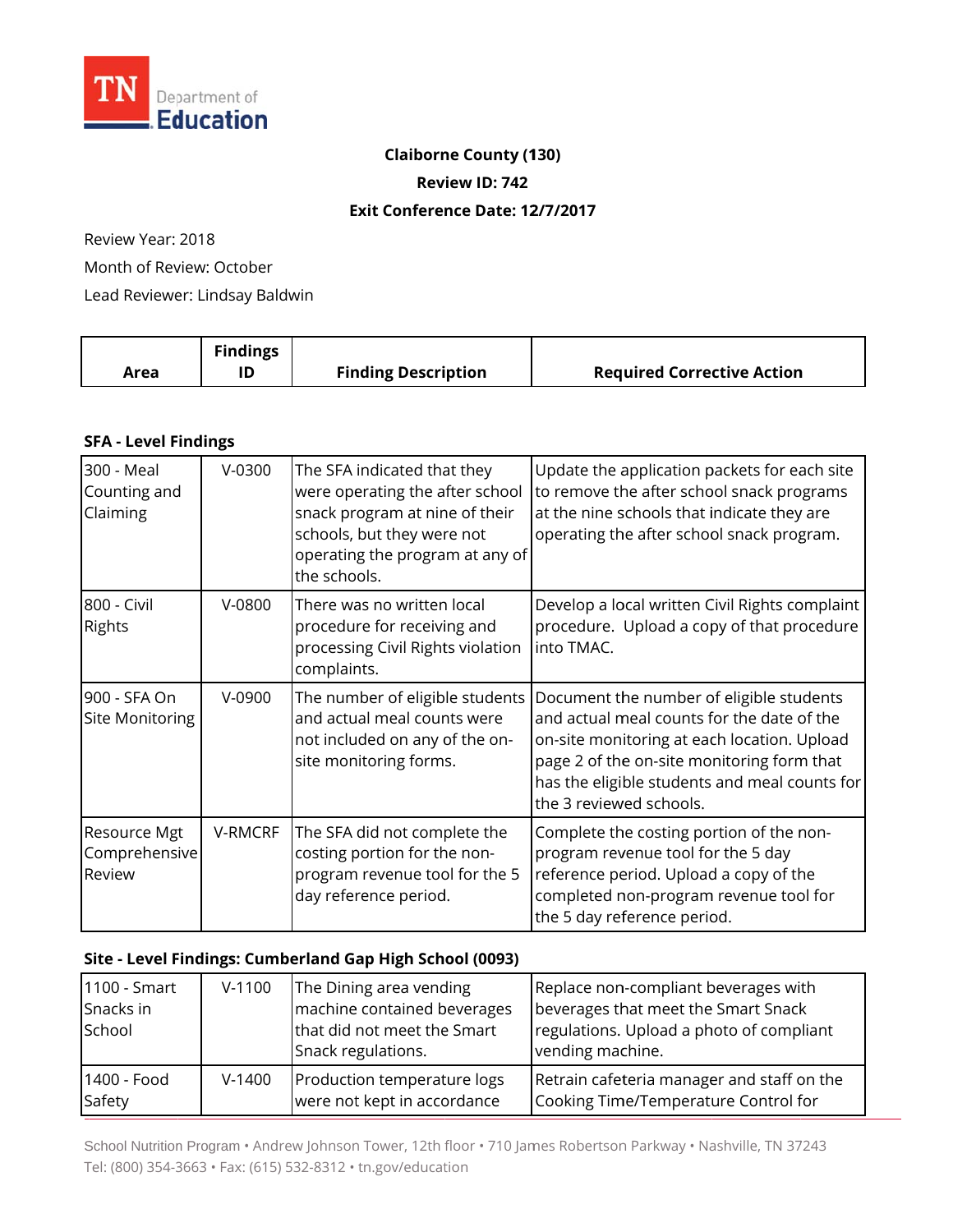

|                       |          | with the SOP for Cooking<br>Time/Temperature Control for<br>Safety foods located the site's<br>HACCP manual. The SOP<br>requires 2 temps logged for<br>every batch of TCS food<br>prepared. Production temp<br>logs only show one<br>temperature entry for each<br>menu item. | Safety Foods SOP, located in the site HACCP<br>manual. Begin recording temps<br>correctly. Upload a copy of the training<br>agenda and sign-in sheets into TMAC. Also<br>upload into TMAC, one week of correct<br>Production Temperature logs.                 |
|-----------------------|----------|-------------------------------------------------------------------------------------------------------------------------------------------------------------------------------------------------------------------------------------------------------------------------------|----------------------------------------------------------------------------------------------------------------------------------------------------------------------------------------------------------------------------------------------------------------|
| 1400 - Food<br>Safety | $V-1400$ | Cooling logs were not being<br>kept.                                                                                                                                                                                                                                          | Retrain cafeteria manager and staff on the<br>Cooling Time/Temperature for Safety Foods<br>SOP, located in the site's HACCP<br>manual. Begin using cooling temperature<br>logs in accordance with the SOP. Upload into<br>TMAC a week of correct Cooling logs. |
| 1400 - Food<br>Safety | $V-1400$ | There was not a Buy American<br>waiver for non-domestic juice<br>available.                                                                                                                                                                                                   | Obtain a Buy American waiver for non-<br>domestic juice. Upload a copy of that waiver<br>into TMAC.                                                                                                                                                            |

## **Site - Level Findings: Sol diers Memorial Middle (0105)**

| 1100 - Smart<br>Snacks in<br>School | $V-1100$ | The school concession stand<br>that is open daily to students<br>during the school day was<br>selling an ice cream that does<br>not meet the Smart Snack in<br>School guidelines.                                                                                                                                                                                                                                                              | Discontinue the sale of the non-compliant<br>item. Upload to TMAC a photo of the ice<br>cream box, showing that item is no longer<br>for sale to students during the school day.                                                                                                                                                     |
|-------------------------------------|----------|------------------------------------------------------------------------------------------------------------------------------------------------------------------------------------------------------------------------------------------------------------------------------------------------------------------------------------------------------------------------------------------------------------------------------------------------|--------------------------------------------------------------------------------------------------------------------------------------------------------------------------------------------------------------------------------------------------------------------------------------------------------------------------------------|
| 1400 - Food<br>Safety               | $V-1400$ | Production temperature logs<br>were not kept in accordance<br>with the SOP for Cooking<br>Time/Temperature Control for<br>Safety foods located the site's<br>HACCP manual. The SOP<br>requires 2 temps logged for<br>every batch of TCS food<br>prepared. Production temp<br>logs only show one<br>temperature entry for each<br>meat or dairy item daily. Temps<br>were not being taken for non<br>meat/dairy food items, like<br>vegetables. | Retrain cafeteria manager and staff on the<br>Cooking Time/Temperature Control for<br>Safety Foods SOP, located in the site HACCP<br>manual. Begin recording temps<br>correctly. Upload a copy of the training<br>agenda and sign-in sheets into TMAC. Also<br>upload into TMAC, one week of correct<br>Production Temperature logs. |
| 1400 - Food<br>Safety               | $V-1400$ | Cooling logs and Dry storage<br>logs were not being kept.                                                                                                                                                                                                                                                                                                                                                                                      | Retrain cafeteria manager and staff on the<br>Cooling Time/Temperature for Safety Foods                                                                                                                                                                                                                                              |